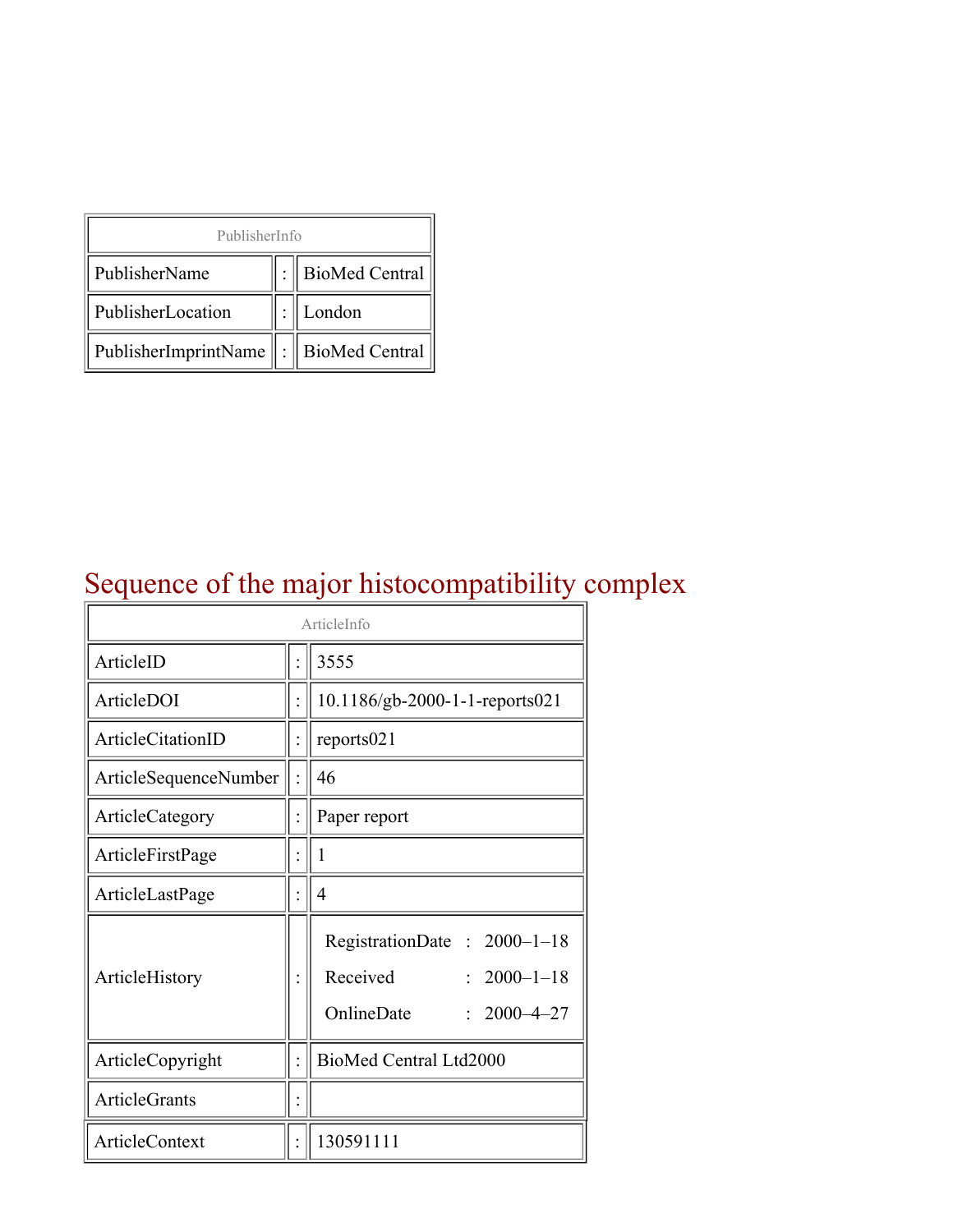#### Jonathan B Weitzman

#### Abstract

The entire human major histocompatibility complex (MHC), a genomic region critical for immune defense, has been sequenced.

## Significance and context

The sequencing of the MHC is part of the publicly funded human genome project to systematically sequence human chromosome 6, which began at the Sanger Centre near Cambridge, UK in 1996. The MHC region at human chromosome 6p21.31 contains the genes for numerous proteins involved in the functioning of the immune system, the best known being the highly polymorphic MHC class I and II glycoproteins. These present antigens to T cells to initiate an immune response, and are the main target of rejection reactions in transplantation. The genes for the MHC class I and class II molecules (also known as human leukocyte antigens, HLA) are respectively clustered in two distinct regions; the region between, known as the class III region, contains a variety of genes, including some that encode immunologically relevant proteins. The MHC is associated with susceptibility to many autoimmune diseases (for example, rheumatoid arthritis and diabetes).

### Key results

The complete sequence of the MHC region spans 3,838,986 base-pairs. It is the achievement of an international consortium including laboratories in the University of Washington, USA and Tokai University, Japan and represents a patchwork of different haplotypes. The MHC contains 224 identified gene loci, approximately half of which are predicted to be expressed. This is an average of one gene per 16 kilobases, which makes the MHC one of the most gene-rich regions of the genome sequenced so far. Some 41% of these genes were identified as a direct result of the genome sequencing effort. In addition to the polymorphic MHC class I and II molecules, the MHC encodes many other proteins involved in immune defense, including the TAP proteins (transporters associated with antigen processing), the inflammatory cytokine tumor necrosis factor (TNF) and components of the complement system. Nearly 40% of the expressed MHC genes relate to immune function.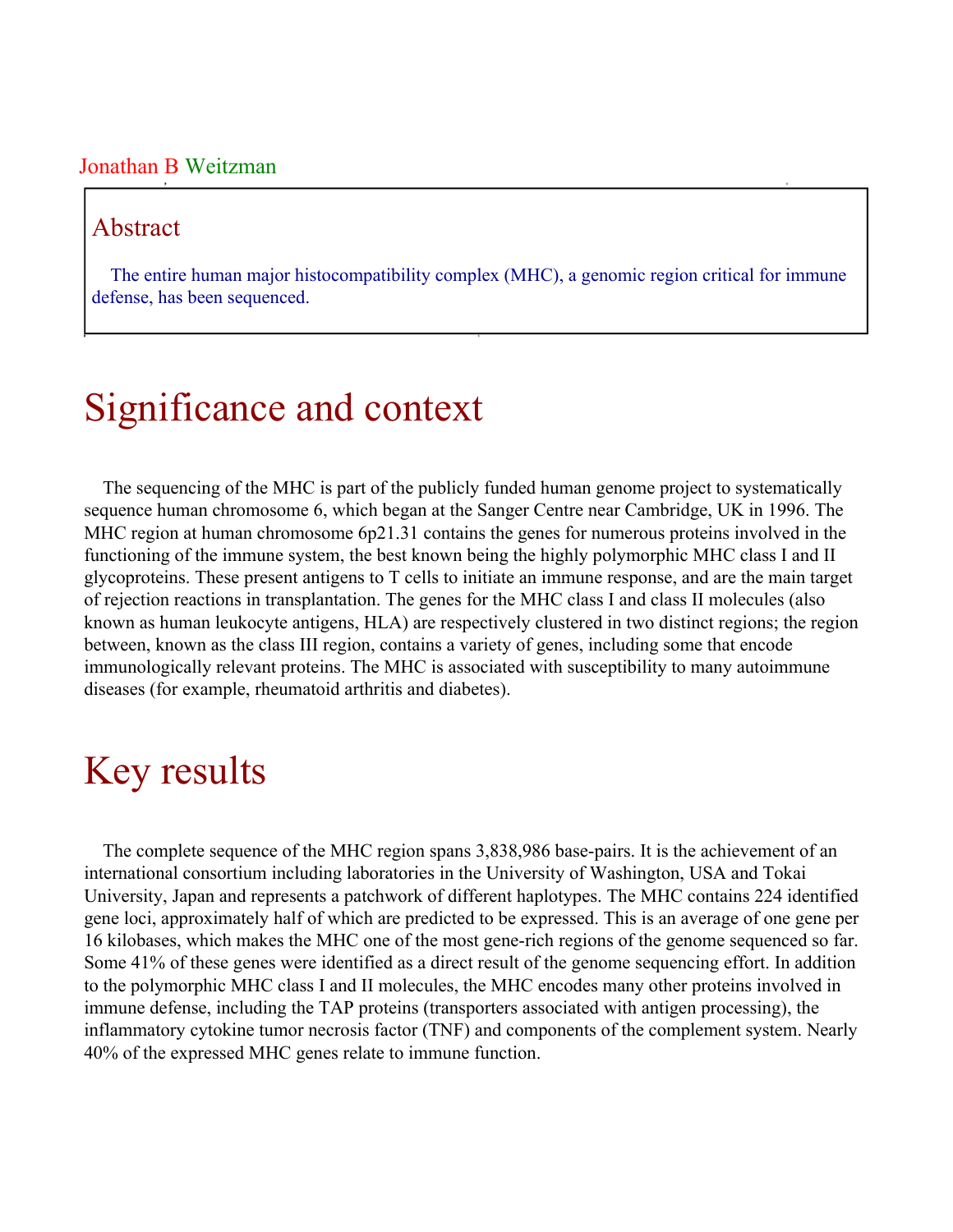# Links

[The complete human MHC sequence](http://www.sanger.ac.uk/HGP/Chr6/MHC.shtml) and further information is available from the [Sanger Centre.](http://www.sanger.ac.uk)

# **Conclusions**

It is hoped that the MHC sequence information, and comparison with further sequencing of common haplotypes, will provide important insights into the biology and evolution of multigene families and the identification of disease loci.

# Reporter's comments

The simultaneous publication of the complete sequence of the chicken MHC (in the same issue of *Nature*) highlights some striking differences in the evolution of the MHC in mammals and birds. The chicken MHC is 92,000 base pairs long and contains just 19 genes (around one-twentieth the size of the human MHC). The analysis of MHC regions from other haplotypes and other vertebrates will provide further insights into MHC-associated immune defense and disease.

# Table of links

*[Nature](http://www.nature.com/)*

[The complete human MHC sequence](http://www.sanger.ac.uk/HGP/Chr6/MHC.shtml)

[Sanger Centre](http://www.sanger.ac.uk)